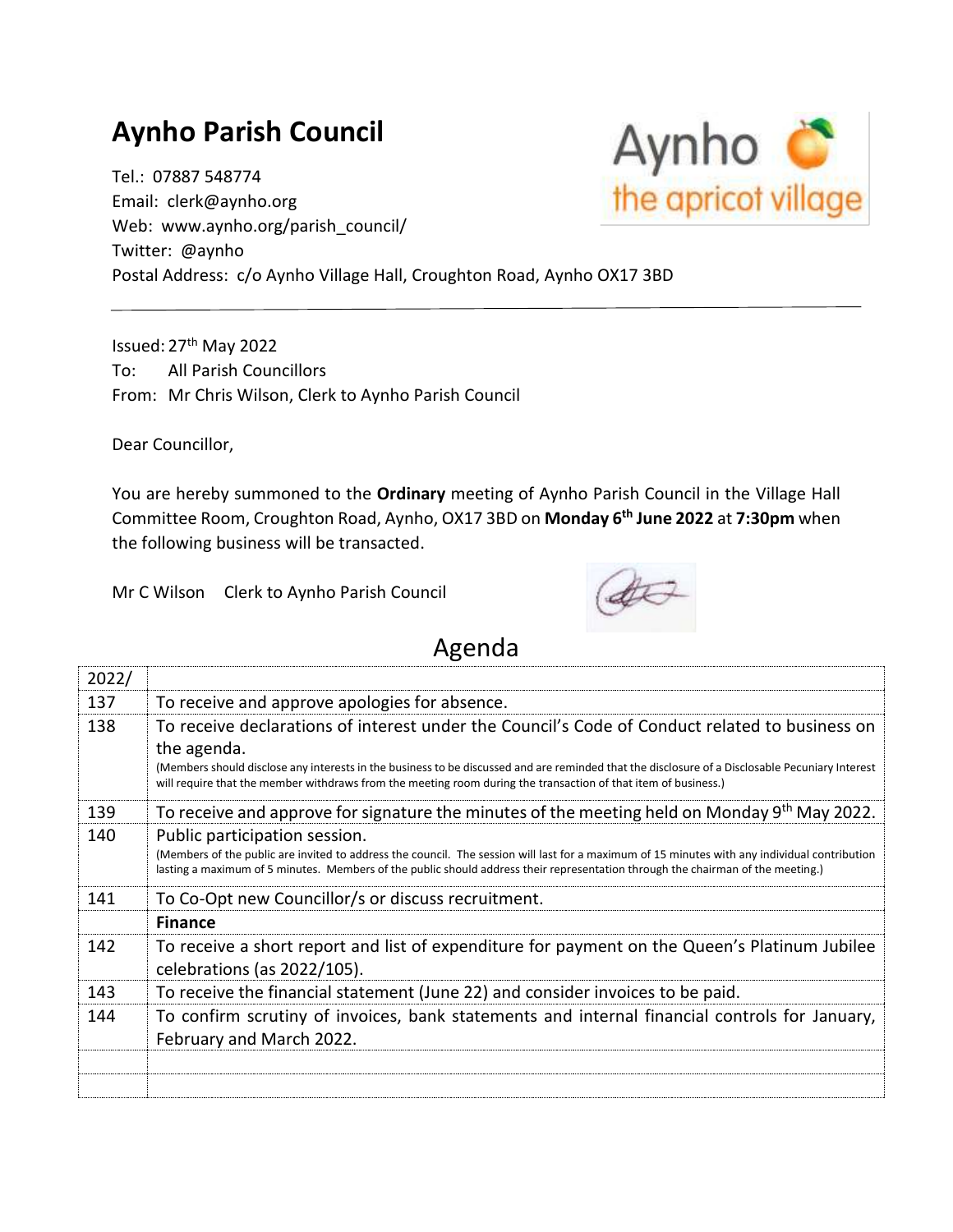|        | Audit 2021-2022                                                                                                                                                                                                                                                                                                         |
|--------|-------------------------------------------------------------------------------------------------------------------------------------------------------------------------------------------------------------------------------------------------------------------------------------------------------------------------|
| 145    | To receive 2021-22 budget against year-end finances (or Receipts and Payment forecast 21-<br>$22$ ).                                                                                                                                                                                                                    |
| 146    | To confirm receipt of the Annual Internal Audit Report and note any action points.                                                                                                                                                                                                                                      |
|        | To review and approve Section 1 - Annual Governance Statement 2021-22.                                                                                                                                                                                                                                                  |
| 147.1  | Approve 'Yes' to: We have put in place arrangements for effective financial management<br>during the year, and for the preparation of the accounting statements.                                                                                                                                                        |
| 147.2  | Approve 'Yes' to: We maintained an adequate system of internal control including measures<br>designed to prevent and detect fraud and corruption and reviewed its effectiveness.                                                                                                                                        |
| 147.3  | Approve 'Yes' to: We took all reasonable steps to assure ourselves that there are no matters<br>of actual or potential non-compliance with laws, regulations and Proper Practices that could<br>have a significant financial effect on the ability of this authority to conduct its business or<br>manage its finances. |
| 147.4  | Approve 'yes' to: We provided proper opportunity during the year for the exercise of electors'                                                                                                                                                                                                                          |
|        | rights in accordance with the requirements of the Accounts and Audit Regulations.                                                                                                                                                                                                                                       |
| 147.5  | Approve 'yes' to: We carried out an assessment of the risks facing this authority and took<br>appropriate steps to manage those risks, including the introduction of internal controls and/or<br>external insurance cover where required.                                                                               |
| 147.6  | Approve 'yes' to: We maintained throughout the year an adequate and effective system of<br>internal audit of the accounting records and control systems.                                                                                                                                                                |
| 147.7  | Approve 'yes' to: We took appropriate action on all matters raised in reports from internal and<br>external audit.                                                                                                                                                                                                      |
| 147.8  | Approve 'yes' to: We considered whether any litigation, liabilities or commitments, events or<br>transactions, occurring either during or after the year-end, have a financial impact on this<br>authority and, where appropriate, have included them in the accounting statements.                                     |
| 147.9  | Approve 'N/A' to: (For local councils only) Trust funds including charitable. In our capacity as<br>the sole managing trustee we discharged our accountability responsibilities for the<br>fund(s)/assets, including financial reporting and, if required, independent examination or audit.                            |
| 147.10 | To approve the Section 1 - Annual Governance Statement 2021-22.                                                                                                                                                                                                                                                         |
|        | To review and approve Section 2 - Accounting Statements 2021-22.                                                                                                                                                                                                                                                        |
| 148    | To approve Section 2 (Accounting Statements 2021-22) of the AGAR.                                                                                                                                                                                                                                                       |
| 149    | To confirm Chairman and Clerk signing Section 1 - Annual Governance Statement 2021-22.                                                                                                                                                                                                                                  |
|        | To confirm Chairman and Clerk signing Section 2 - Accounting Statements 2021-22.                                                                                                                                                                                                                                        |
| 150    | To receive and approve an explanation of any significant variances in 2022/147 (Section 2;<br>Accounting Statements).                                                                                                                                                                                                   |
| 151    | To receive a bank reconciliation as at 31 March 2022.                                                                                                                                                                                                                                                                   |
| 152    | To confirm posting the arrangements for exercise of public rights.                                                                                                                                                                                                                                                      |
|        |                                                                                                                                                                                                                                                                                                                         |

Please note, this is a public meeting. Copies of all council papers are available to download at www.aynho.org/parish\_council/